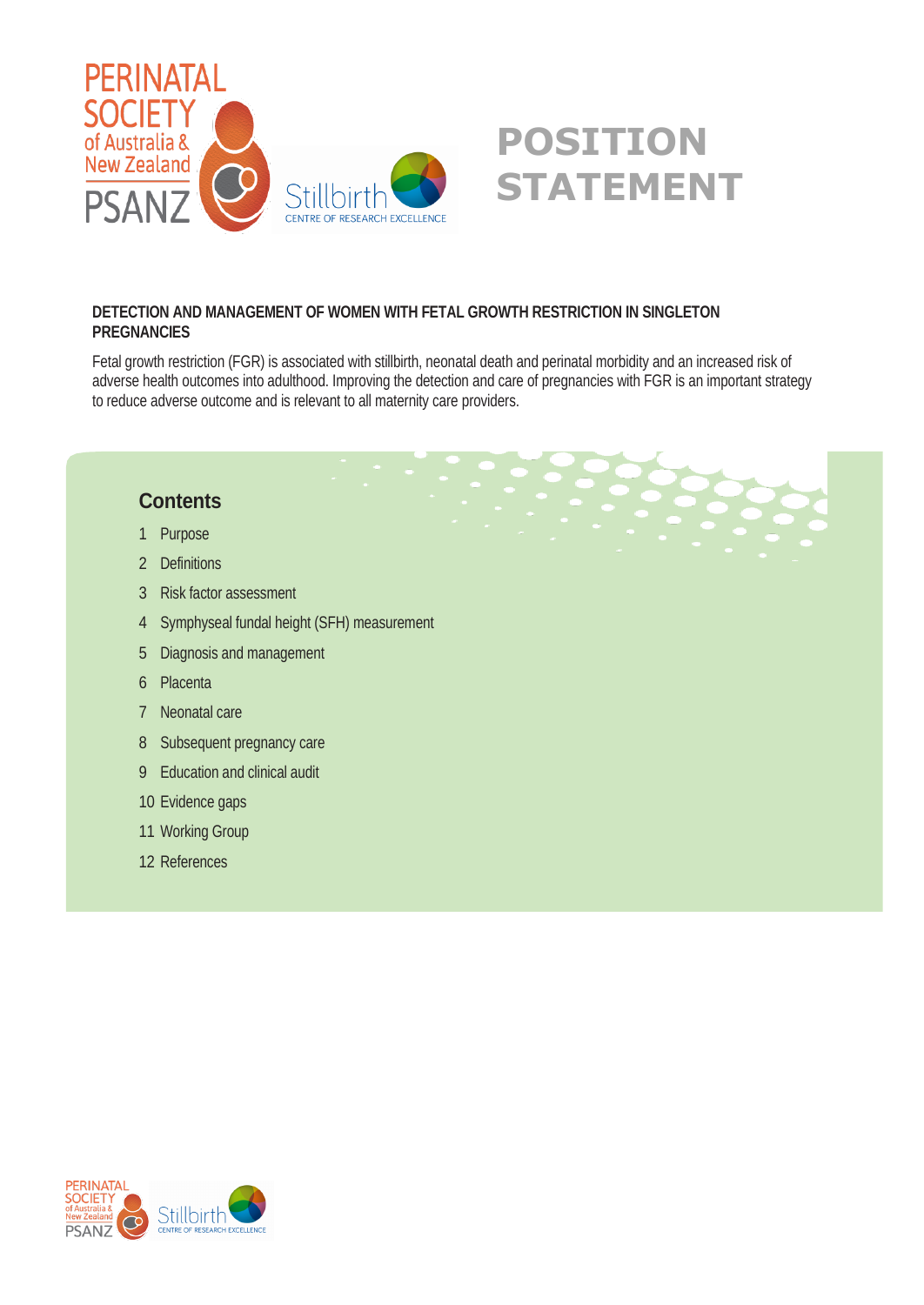### **KEYMESSAGES**

- . . . . . . 00000 0000000  $3.111111$ 0000000
- Improving detection of FGR is an important strategy to reduce stillbirths
- Risk assessment for FGR should be undertaken in early pregnancy and at each antenatal visit (see algorithm).
- Where modifiable risk factors for FGR exist, provide advice and support to women (e.g. smoking cessation)<sup>1</sup>.
- For low risk women, measure symphyseal fundal height (SFH) using a standardised technique. Plotting serial SFH measures on a growth chart may help to identify FGR.
- Where the SFH measures <10th centile or where static or slow growth is suspected, ultrasound assessment of fetal biometry should be considered<sup>2</sup>.
- In women at increased risk for FGR and/or pre-eclampsia, consider commencing low dose aspirin (100-150mg nocte) prior to 16 weeks' gestation.
- Obstetric medical opinion should be sought for ongoing management when FGR is suspected<sup>3,4</sup>.
- The following investigations are commonly used for the diagnosis and management of suspected FGR: ultrasound assessment of fetal biometry, amniotic fluid volume, umbilical artery Doppler and Cardiotocography and raising maternal awareness of reduced fetal movements.
- When planning the birth of a fetus with suspected FGR, care should be individualised taking into consideration the woman's preferences, health, gestational age, fetal condition, mode of birth, intrapartum monitoring and access to appropriate neonatal services
- The national FGR educational program for clinicians is recommended for all maternity services.
- Clinical audit and feedback are key drivers of practice change and should be undertaken to enhance best practice for FGR<sup>5</sup>

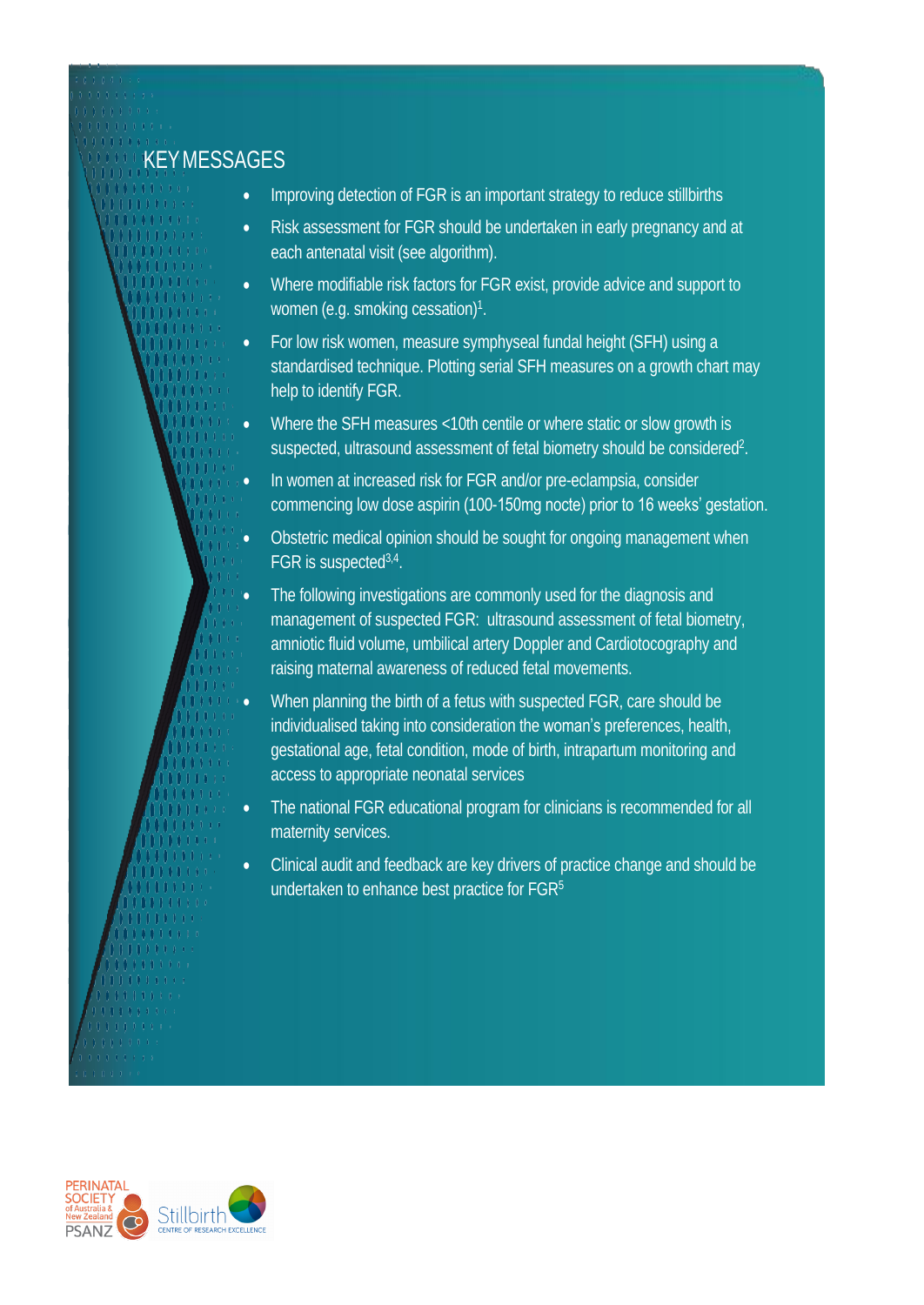## Purpose of the position statement

The purpose of this position statement is to improve perinatal outcomes through better antenatal detection and management of pregnancies with FGR. These recommendations have been derived from a literature review including multiple international SGA/FGR guidelines<sup>5-10</sup>.

## Definitions

posinitions<br>FGR is best defined as a fetus that has not reached its growth potential. In practice, small for gestational age (SGA) is often used as a proxy for FGR (see Table 1). However, not all SGA fetuses are growth restricted, and some growth restricted fetuses are not SGA<sup>11</sup>. There are also differences between early and late FGR<sup>12</sup>, which are detailed in Table 2.

#### **Table 1: Definitions relating to FGR**

| Fetal Growth Restriction (FGR)  | A fetus that has not reached its growth potential.<br>(in practice, small for gestational age (SGA) is often used as a proxy for FGR) |
|---------------------------------|---------------------------------------------------------------------------------------------------------------------------------------|
| Small for gestational age (SGA) | Estimated fetal weight/birthweight <10th centile                                                                                      |
| Severe FGR                      | SGA <3rd centile is often used as a proxy for severe FGR                                                                              |
| Early FGR                       | FGR <32 weeks gestation                                                                                                               |
| Late FGR                        | FGR >32 weeks gestation                                                                                                               |

#### **Table 2: Early vs Late FGR, Adapted from Figueras et al<sup>12</sup> .**

|                                     | <b>Early FGR</b>                                      | <b>Late FGR</b>                                      |
|-------------------------------------|-------------------------------------------------------|------------------------------------------------------|
| <b>Gestation</b>                    | <32 weeks                                             | $\geq$ 32 weeks                                      |
| Prevalence <sup>13</sup>            | $0.5 - 1%$                                            | $5 - 10\%$                                           |
| Pre-eclampsia                       | Strong association                                    | Weak association                                     |
| <b>Placental pathology</b>          | Strong association                                    | Weak association                                     |
| <b>Relation to SGA</b>              | Often SGA <10th centile                               | Not always SGA                                       |
| <b>Umbilical artery Dopplers</b>    | Often Abnormal                                        | Normal or abnormal                                   |
| Detection <sup>14</sup>             | Often ore readily detectable                          | Challenging to detect                                |
| Clinical consequences <sup>14</sup> | Risks of prematurity, high mortality<br>and morbidity | Associated with increased mortality<br>and morbidity |

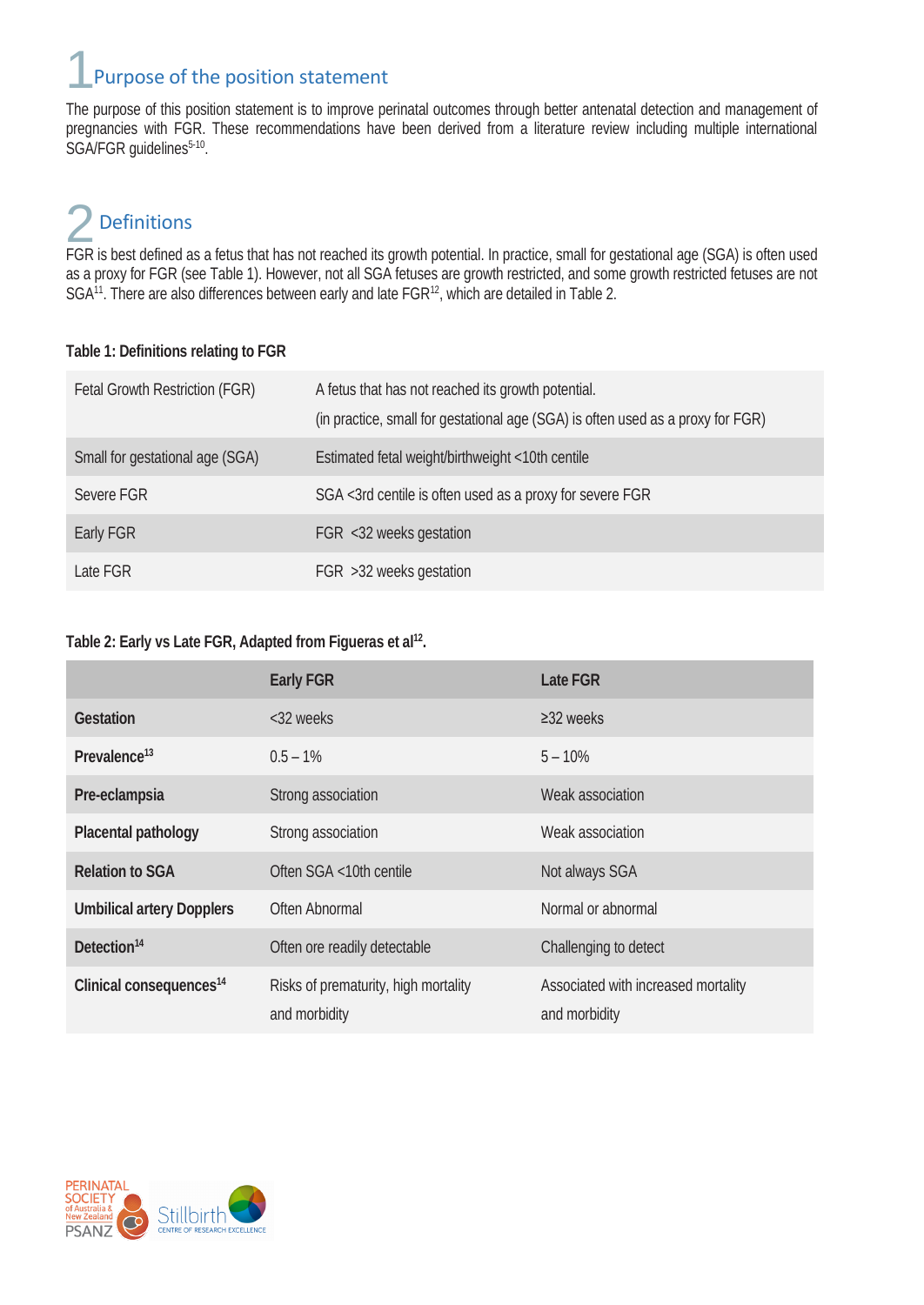### Risk factor assessment 3

Risk assessment for FGR can be undertaken pre-conceptionally, in early pregnancy, and at each antenatal visit 5,15 through inquiry about:

- 1. maternal characteristics and medical history
- 2. previous obstetric history
- 3. risk factors that may arise in pregnancy

It is good practice to inform women about FGR<sup>1</sup> at their booking visit. Where modifiable risk factors for FGR exist, provide advice and support to women (e.g. smoking and drug/alcohol cessation) $^{\text{1}}$ .

Antenatal surveillance for FGR may be modified according to a woman's individual risk factors and this is detailed in the Risk Assessment Algorithm for FGR (Figure 1) at each antenatal visit.

Women can be stratified into three groups depending on their existing or newly arising risk factors for FGR. Consider low dose aspirin (100-150mg nocte) to commence prior to 16 weeks' gestation for women at increased risk of FGR. Frequency of ultrasound surveillance for suspected FGR should be based on FGR risk factors, prior history and the woman's preferences.

### Symphyseal fundal height (SFH) measurement 4

Measurement of symphyseal fundal height (SFH) can be undertaken every 2-4 weeks starting from 24 weeks gestation<sup>1,11</sup>. In women with high BMI, or who have uterine fibroids that are unsuitable for SFH measurement, serial ultrasound can be considered for assessment of fetal growth<sup>5</sup>.

The limitations of SFH measurement in the detection of FGR are well described<sup>16</sup>. A standardised approach to SFH measurement may reduce inter and intra-observer error<sup>1,2</sup>. One widely accepted approach to SFH measurement includes measuring from the fundus to the superior margin of the symphysis pubis, using a non-elastic tape measure with numbers facing downwards

Serially plotting SFH measurements on a growth chart may assist in the detection of FGR. Consider ultrasound assessment when a SFH measurement is <10th centile, or if there is clinical suspicion of static or slowing growth on serial SFH measurments<sup>2</sup>.

### Diagnosis andmanagement of FGR Diagnosis and management of FGR<br>Accurate gestational age dating is important in the assessment of fetal size<sup>17,18</sup>.

The following investigations are commonly used for the diagnosis and management of suspected FGR.

| Table 3: Common investigations for diagnosis and management of suspected FGR |  |  |  |
|------------------------------------------------------------------------------|--|--|--|
|------------------------------------------------------------------------------|--|--|--|

| Investigation                  | <b>Description</b>                                                                                                                                                                                         | Suggestive of FGR                                                                                                |
|--------------------------------|------------------------------------------------------------------------------------------------------------------------------------------------------------------------------------------------------------|------------------------------------------------------------------------------------------------------------------|
| Fetal biometry by ultrasound   | Abdominal circumference (AC)<br>$\bullet$<br>Head circumference (HC)<br>$\bullet$<br>Biparietal diameter (BPD)<br>$\bullet$<br>Femur length (FL)<br>$\bullet$<br>Estimated fetal weight (EFW)<br>$\bullet$ | $EFW$ or $AC < 10$ th centile<br>and/or reduced growth velocity of EFW or<br>AC                                  |
| Amniotic fluid volume (AFV)    | Measured by the single deepest vertical pocket DVP <2cm<br>(DVP) of amniotic fluid                                                                                                                         |                                                                                                                  |
| Umbilical artery Doppler (UAD) | Measures resistance to blood flow in the umbilical<br>artery and placenta                                                                                                                                  | UAD Pulsatility or Resistance Index (PI or<br>RI) >95th centile, absent or reverse end<br>diastolic flow (AREDF) |

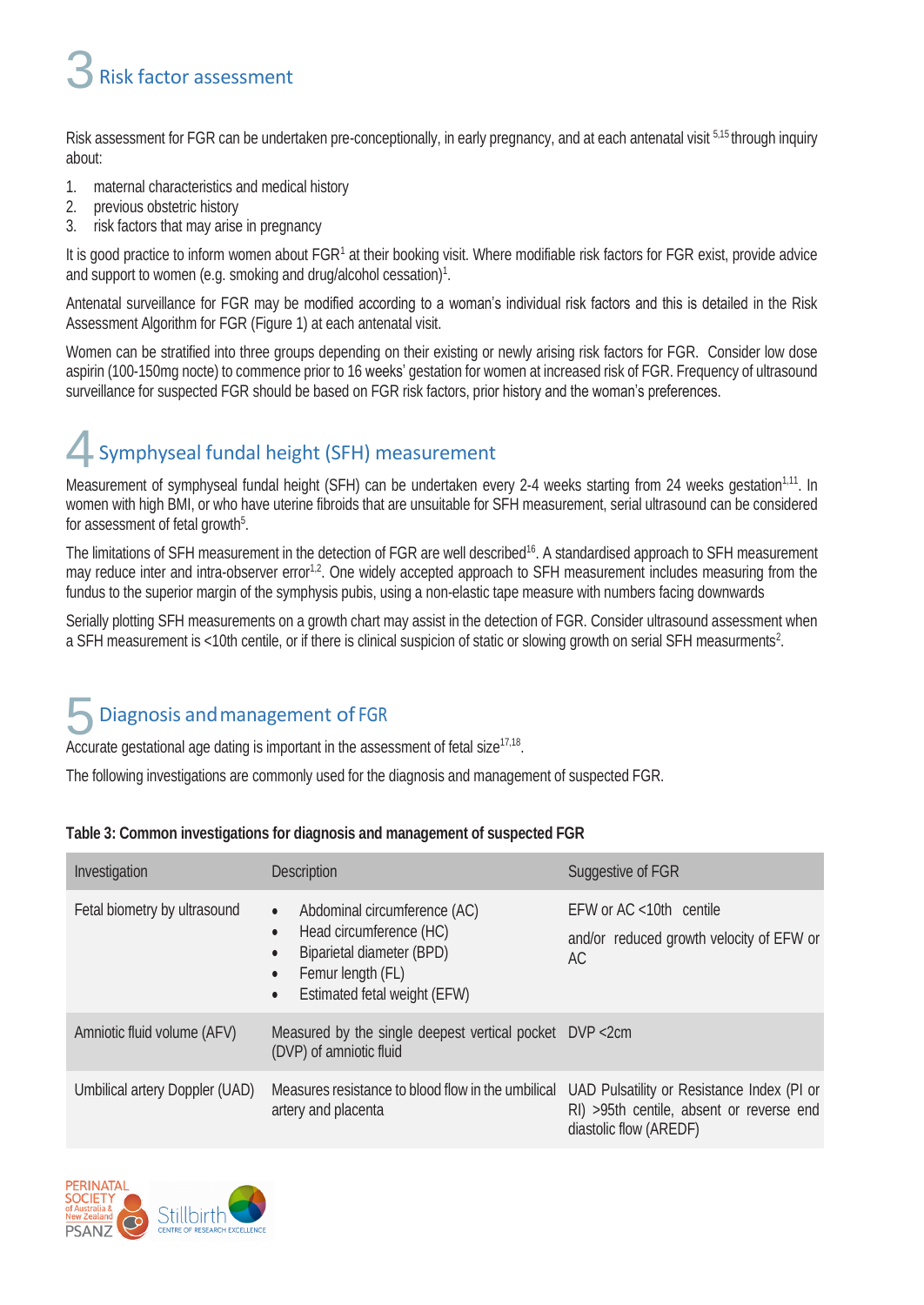**Cardiotocography** (CTG)

Continuous recording of fetal heart rate and Abnormal CTG trace uterine activity

pattern of movements<sup>19</sup>.

Enquiry about fetal movements Ask each woman to identify her baby's normal Maternal concern about decreased fetal movements (strength and/or frequency).

Seek obstetric medical opinion for ongoing management when FGR is suspected<sup>1</sup>.

### Birth planning 6

When planning the birth of a baby with suspected SGA/FGR, the aim is to achieve the maximum maturity possible where it is safe to do so. Care should be individualised with consideration and discussion of the following points:

- Woman/family preferences
- Maternal condition
- Gestational age, EFW and fetal condition
- Mode of birth
- Intrapartum monitoring
- Access to appropriate neonatal services

## Placenta

The major underlying cause of FGR is placental in origin<sup>20</sup>. Early onset FGR is often associated with maternal vascular malperfusion The major underlying cause of FGR is placental in origin<sup>20</sup>. Early onset FGR is often a (MVM) of the placenta resulting in placental infarction or poor early placentation<sup>20</sup>.

Rarer causes of placental pathology associated with FGR include: massive perivillous fibrin deposition (maternal floor infarction) and chronic intervillositis, both of which have high recurrence rates in subsequent pregnancies $^{20}$ .

Compared to early onset FGR, the incidence of placental pathology in late onset FGR occurs less often<sup>12</sup>.

It is recommended that the placentae of suspected SGA/FGR babies be sent for histopathology. The findings of which may support the clinical findings and influence subsequent pregnancy care<sup>5</sup>.

## Neonatalmanagement

**8** Neonatal management<br>The clinical diagnosis of FGR in the neonate can be as challenging as it is antenatally. Care of the newborn with SGA/FGR should include monitoring and maintenance of oxygenation, temperature and blood glucose levels.

Paired cord blood gases can be undertaken to assess acid base status at birth.

In the care of the preterm growth restricted neonate, consider specific issues relating to prematurity such as lung disease, increased risk of infection, neurological complications and necrotising enterocolitis.

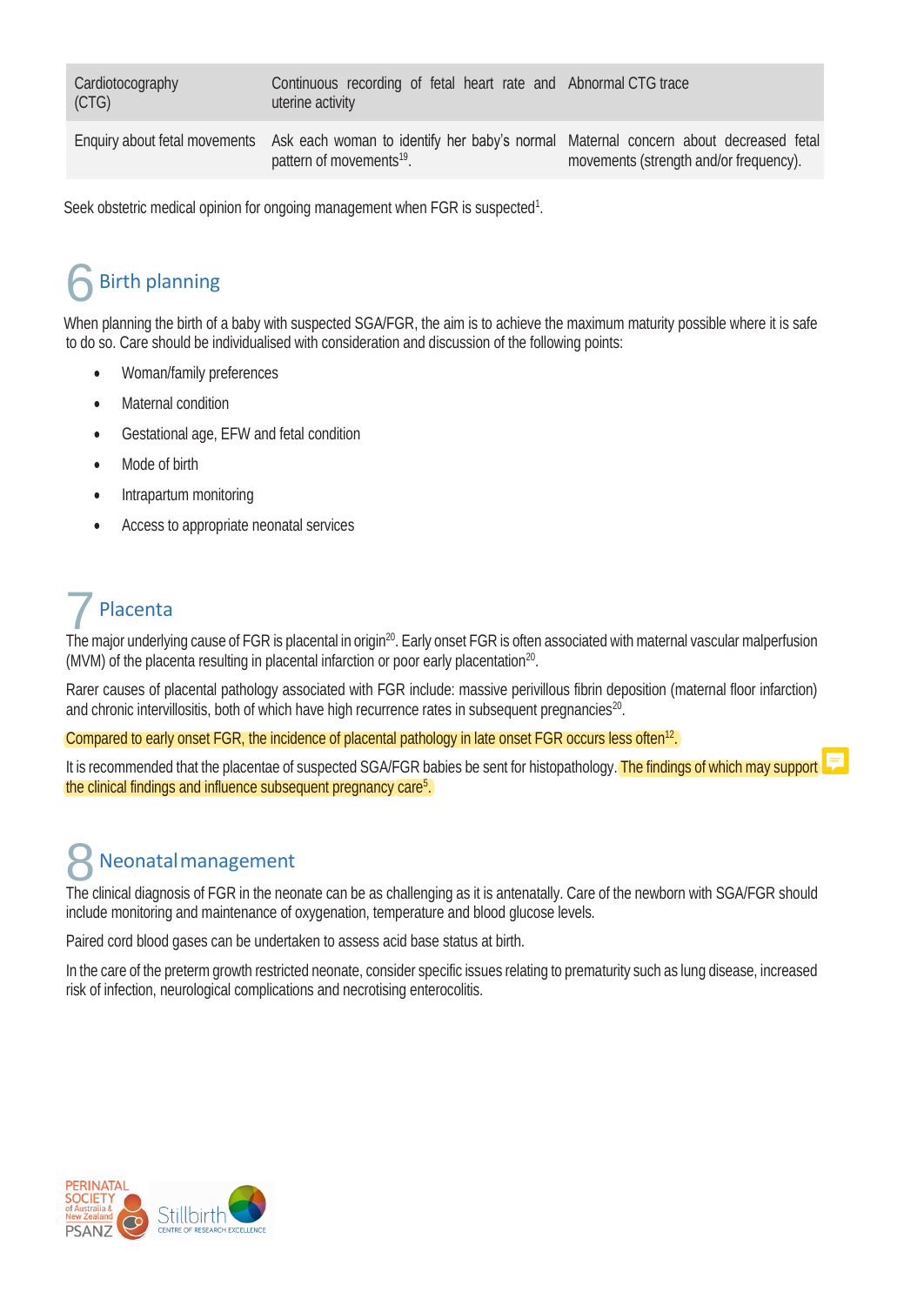### Subsequent pregnancy care 9

The birth of a baby with FGR is a major risk factor for FGR in a subsequent pregnancy °. Where possible, the underlying cause for FGR can be investigated to assess for recurrence risk. This includes review of placental histopathology and any investigations undertaken for FGR before and after birth $^{20}$ .

Where SGA/FGR has been associated with stillbirth or severe long term adverse outcomes, consider additional parental psychosocial support in a subsequent pregnancy<sup>21</sup>.

Prior to a subsequent pregnancy is an opportunity to address modifiable risk factors for FGR e.g. smoking cessation, optimising pre-existing medical conditions and weight reduction if obese<sup>1</sup>.

Consider low dose aspirin (100-150mg nocte) in addition to serial ultrasound assessment in a subsequent pregnancy for women who have had previous FGR<sup>5</sup>.

### Education andclinical audit

Improving the detection and management of SGA/FGR is an opportunity to improve health outcomes<sup>1,22</sup>.

Educational programs for maternity care providers have been shown to improve the detection of SGA/FGR and reduce stillbirth rates in the UK<sup>2</sup>.

Clinical audit and feedback is a key driver of practice change°. Clinical case audit of best practice recommendations for SGA/FGR enables monitoring of practice change and evaluation of the impact on health outcomes including false positive and false negative findings $^{23}$ .

Benchmarking practice across services identifies variation upon which to focus to improve outcomes. In Australia, the national core maternity indicator for SGA/FGR is the proportion of babies born at or after 40 weeks gestation who weighed less than 2750g at birth $^{24}$ .

## Evidence gaps

Further high-quality studies are required to improve practice and health outcomes. 11

Current evidence gaps in FGR research include:

- Placental biomarker and ultrasound screening for FGR
- Routine third trimester ultrasound to detect FGR
- Population vs customised growth charts in predicting FGR morbidity and mortality
- Interventions to reduce FGR
- Optimal frequency of fetal surveillance in suspected FGR
- Screening and management using a risk factor-based approach
- Systematic review of neonatal growth charts

### Working group 12

Glenn Gardener, Megan Weller, Euan Wallace, Christine East, Jeremy Oats, David Ellwood, Alison Kent, Adrienne Gordon, Caroline Homer, Philippa Middleton, Sue McDonald, Farah Sethna, Lynn Sinclair, Claire Foord, Christine Andrews, Lisa Oro, Tracy Firth, Jonathan Morris, Vicki Flenady

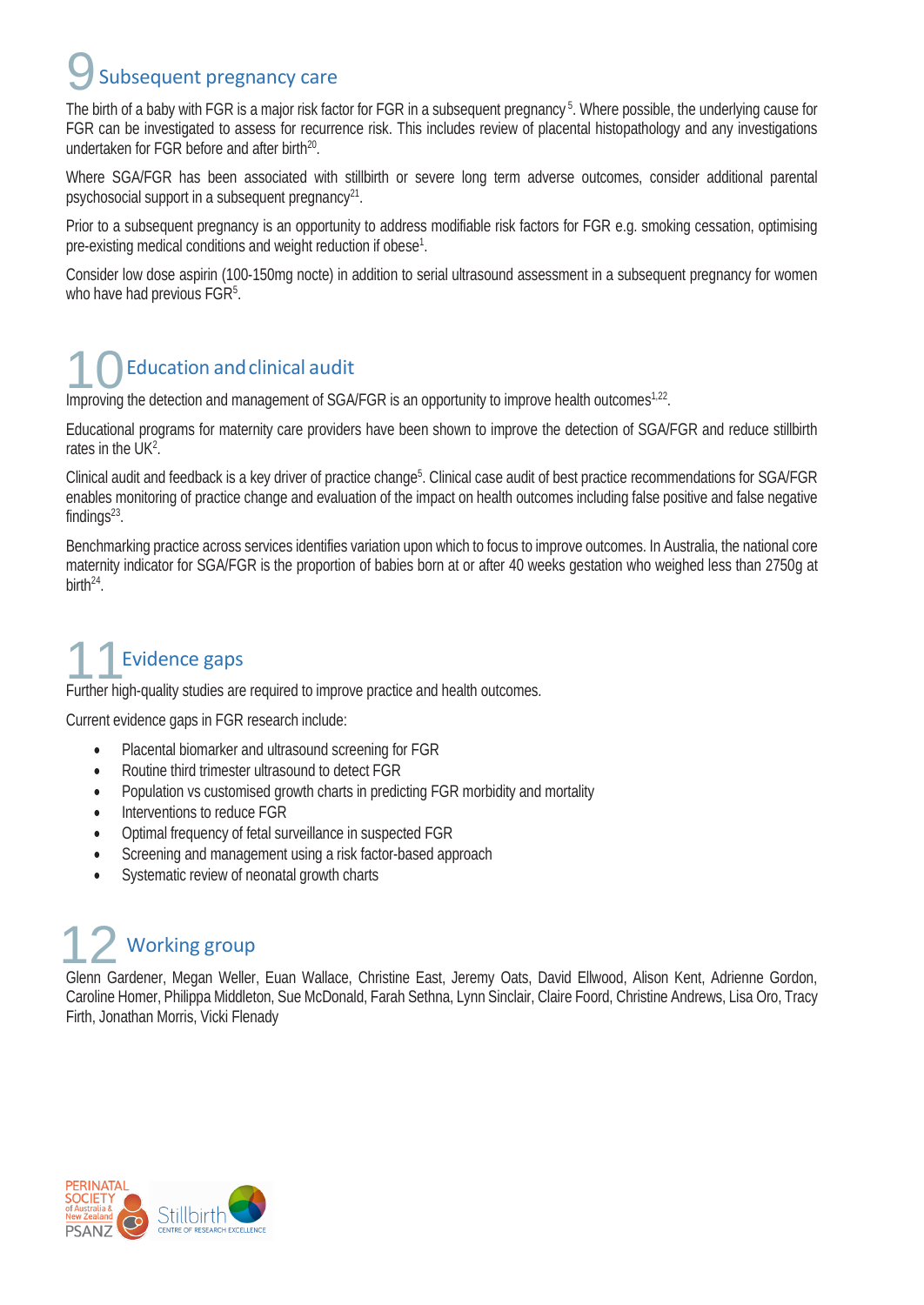

Adapted from: Adapted by PSANZ/Stillbirth CRE 2018 from Royal College of Obstetricians and Gynaecologists. The Investigation and Management of the Small-for-Gestational-Age fetus, 2013. Maternal/paternal SGA, low fruit intake and excessive daily exercise are not readily ascertainable.

#### \*Australian College of Midwives

'Isabelle M, Béatrice B, Anne E, Monique K, François G, Jennifer Z. Does the Presence of Risk Factors for Fetal Growth Restriction Increase the Probability of Antenatal Detection? A French National Study. Paediatric and Pe 2016; 30(1): 46-55.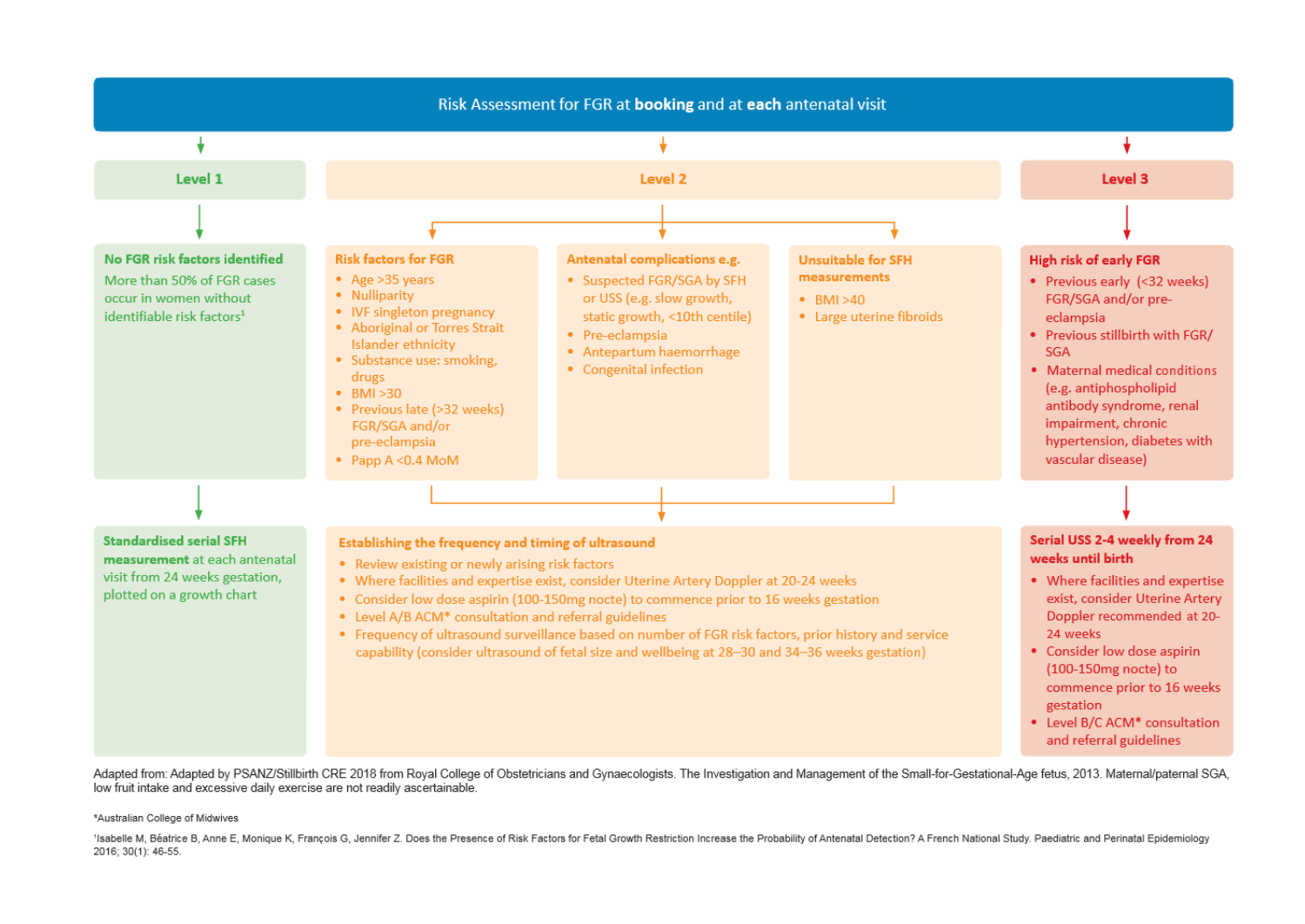# 13 References

- 1. Department of Health. Clinical Practice Guidelines: Pregnancy Care. Canberra: Australian Government Department of Health, 2018.
- 2. Gardosi J, Giddings S, Clifford S, Wood L, Francis A. Association between reduced stillbirth rates in England and regional uptake of accreditation training in customised fetal growth assessment. BMJ open 2013; 3(12): e003942.
- 3. Australian College of Midwives. National Midwifery Guidelines for Consultation and Referral, 2014.
- 4. RANZCOG. Maternal suitability for models of care, and indicators for referral within and between models of care, 2015.
- 5. Ivers N, Jamtvedt G, Flottorp S, et al. Audit and feedback: effects on professional practice and healthcare outcomes. Cochrane Database of Systematic Reviews 2012; (6).
- 6. Royal College of Obstetricians and Gynaecologists. The Investigation and Management of the Small-for- Gestational-Age fetus, 2013.
- 7. New Zealand Maternal Fetal Medicine Network. Guideline for the management of suspected small for gestational age singleton pregnancies and infants after 34 weeks' gestation, 2014.
- 8. Lausman A, Kingdom J. Intrauterine Growth Restriction: Screening, Diagnosis, and Management. Journal of Obstetrics and Gynaecology Canada 2013; 35(8): 741-8.
- 9. Institute of Obstetricians and Gynaecologists, Royal College of Physicians of Ireland and Directorate of Clinical Strategy and Programmes, Health Service Executive. Clinical practice guideline: Fetal growth restriction - recognition, diagnosis and management, 2017.
- 10. American College of Obstetricians and Gynaecologists. Fetal growth restriction. ACOG Practice bulletin no. 134. Obstetrics and Gynaecology 2013; 121: 1122-33.
- 11. Berkley E, Chauhan SP, Abuhamad A. Doppler assessment of the fetus with intrauterine growth restriction. American journal of obstetrics and gynecology 2012; 206(4): 300-8.
- 12. McCowan LM, Figueras F, Anderson NH. Evidence-based national guidelines for the management of suspected fetal growth restriction: comparison, consensus, and controversy. American journal of obstetrics and gynecology 2018; 218(2s): S855 s68.
- 13. Figueras F, Caradeux J, Crispi F, Eixarch E, Peguero A, Gratacos E. Diagnosis and surveillance of late-onset fetal growth restriction. American journal of obstetrics and gynecology 2018; 218(2s): S790-S802.e1.
- 14. Crovetto F, Triunfo S, Crispi F, et al. First-trimester screening with specific algorithms for early- and late- onset fetal growth restriction. Ultrasound in Obstetrics & Gynecology 2016; 48(3): 340-8.
- 15. Figueras F, Gardosi J. Intrauterine growth restriction: new concepts in antenatal surveillance, diagnosis, and management. American journal of obstetrics and gynecology 2011; 204(4): 288-300.
- 16. Isabelle M, Béatrice B, Anne E, Monique K, François G, Jennifer Z. Does the Presence of Risk Factors for Fetal Growth Restriction Increase the Probability of Antenatal Detection? A French National Study. Paediatric and Perinatal Epidemiology 2016; 30(1): 46-55.
- 17. Pay A, Wiik J, Backe B, Jacobsson B, Strandell A, Klovning A. Symphysis-fundus height measurement to predict small-forgestational-age status at birth: a systematic review. BMC pregnancy and childbirth 2015;15(1): 22.
- 18. Butt K, Lim K, Lim K, et al. Determination of Gestational Age by Ultrasound. Journal of Obstetrics and Gynaecology Canada 2014; 36(2): 171-81.
- 19. NHMRC Centre for Research Excellence in Stillbirth. Decreased fetal movements eLearning guide for health care providers. 2017. https://www.stillbirthcre.org.au/resources/bundle-of-care/decreased-fetal-movements. (accessed 30 July 2018).
- 20. Whitworth M, Bricker L, Mullan C. Ultrasound for fetal assessment in early pregnancy. Cochrane Database of Systematic Reviews 2015; (7).
- 21. Kingdom JC, Audette MC, Hobson SR, Windrim RC, Morgen E. A placenta clinic approach to the diagnosis and management of fetal growth restriction. American journal of obstetrics and gynecology 2018; 218(2s): S803-s17.
- 22. Mills TA, Ricklesford C, Cooke A, Heazell AE, Whitworth M, Lavender T. Parents' experiences and expectations of care in pregnancy after stillbirth or neonatal death: a metasynthesis. BJOG 2014; 121(8):943-50.
- 23. Diksha P, Permezel M, Pritchard N. Why we miss fetal growth restriction: Identification of risk factors for severely growthrestricted fetuses remaining undelivered by 40 weeks gestation. The Australian & New Zealand journal of obstetrics & gynaecology 2018.
- 24. AIHW Perinatal Epidemiology and Statistics Unit. National core maternity indicators. Canberra: AIHW, 2013.